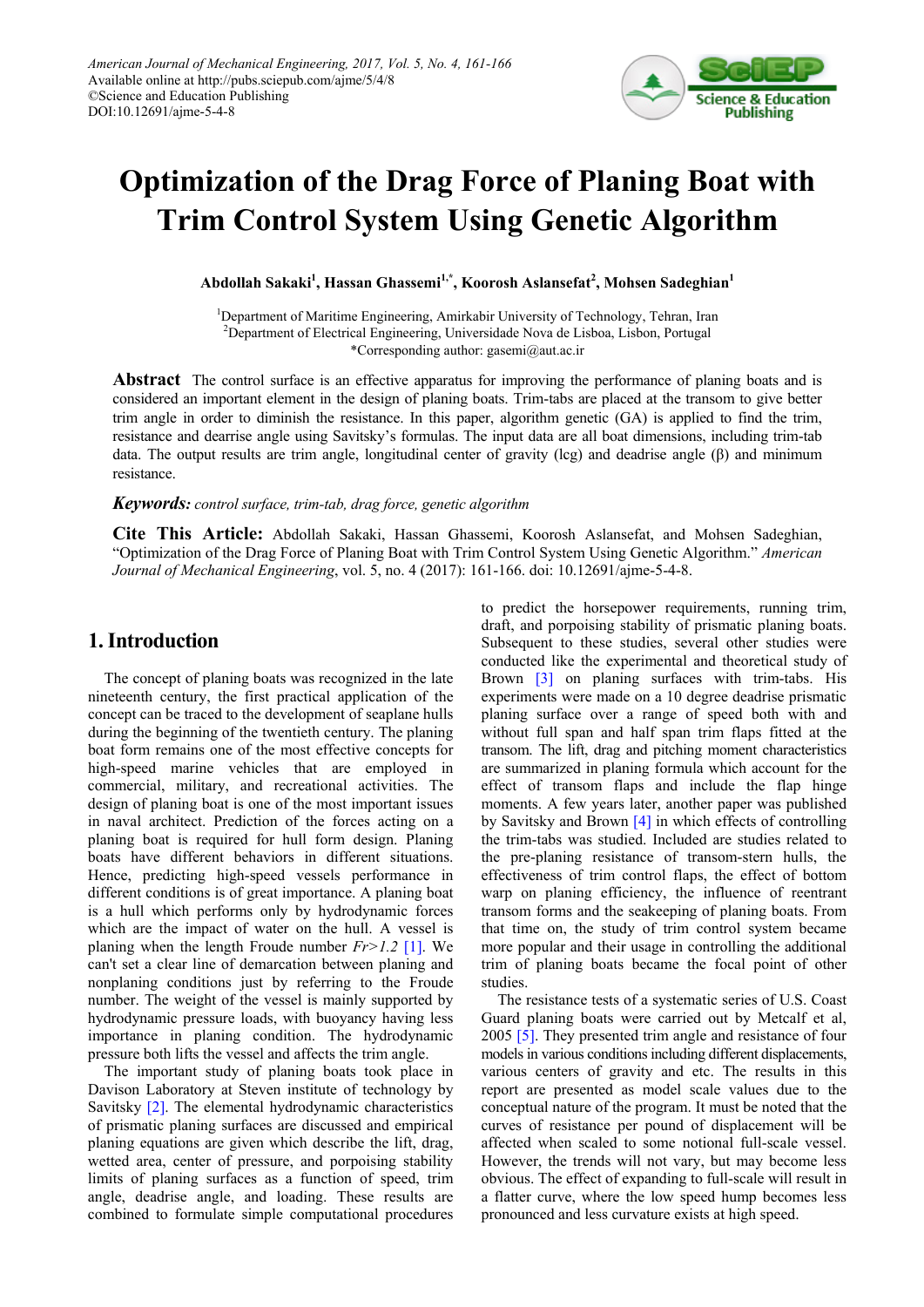Characteristics of a series of high speed hard chine planing boats have examined [\[6\].](#page-5-5) These models consisted step and step-less crafts. They also presented their experimental data. The data presented provide a foundation for studying the performance of modern high speed planing boats in calm water and waves as well as providing valuable design data.

Begovic & Bertorello tried to study the effect of variation of deadrise angle and introduced four hulls. In three models, deadrise angle varied from the stern to the bow of craft. Their observation indicated the complex behavior of the wetted area and the stagnation line angle [\[7\].T](#page-5-6)he reported results can be a useful reference when dealing with pre-planing and planing boat form. They high light a speed range where the warping of hull bottom and the increased deadrise angles of the forward part of the hull do not significantly affect the hydrodynamic resistance and identify a relative speed range where they can be comparable to medium-deadrise mono-hedral. This conclusion encourages the scheduled research focused on seakeeping and dynamic instability evaluation of non mono-hedral forms, aimed at providing more complete reference for planing boat form design. They also showed that keel wetted length increases by an increase in the speed of the warped hulls, while it decreases in the prismatic body.

On the other hand, three different planing boats were introduced by Kim et al for improving the performance and seakeeping of the planing boats [\[8\].](#page-5-7) In this study, third model has favorable resistance and seakeeping performance among the three model ships. Its hull form will be optimized to improve its hydrodynamic performance in the near future. And, stern appendages may be effective for reducing its required power. For good seakeeping performance, the bow shape is to be designed as a wavepiercing type. Test research on the resistance performance of high-speed trimaran planing boat was considered as a subject of research. The resistance tests took into consideration several factors, including steps, chine and deadrise of different types of planing surface. Also, water splash beside the hulls under high speed was observed [\[9\].](#page-5-8) A model test was conducted to provide a systematic understanding of the effects that displacement and step location have on the performance of a stepped planing boat. Seven different step configurations were tested at three different displacements and over a range of four different speeds in calm water. Of all the configurations tested, the stepped hull configurations showed reduced resistance compared with the unstepped hull and the best height of the step for decreasing the resistance was achieved [\[10\].](#page-5-9) In the present paper, optimization of the performance of the planing boats on running trim and resistance is investigated. For this purpose, mathematical formulation of Savitsky's method and effects of trim-tab on forces and center of pressure are explained. Later, the procedure of Savitsky's modified method for planing boats equipped with trim-tabs is introduced in a code. After validating the code, using the algorithm genetic is employed to optimize the drag force of planing boat with trim-tab in specified trim angle. The proposed method is used to examine the performance of one planing boats which analyzed by Savitsky and Brown (1976). Finally, optimizing the drag force of planing boat with trim control system by using GA is studied.

Here, also additional research on planing craft carried out by other researchers. A very nice book of hydrodynamics on the high speed marine vehicles published by Faltinsen in 2005 [\[11\].](#page-5-10) Chapter 9 focused on the planing hull in calm and wave water. Parametric study of the effects of trim-tabs on running trim and resistance of planing hulls presented by Ghadimi et al [\[12\].](#page-5-11) Loni et al *developed a computer program for mathematical investigation of stepped planing hull characteristics* [\[13\].](#page-5-12) Multiobjective particle swarm optimization of a planing craft with uncertainty was presented by Knight et al  $[14]$ .

During 2008~2016, a comprehensive research on the planing craft carried out by Ghassemi and his colleagues. They worked on various planing hull and tunnel hull using boundary element method (BEM) and CFD solvers. They have presented the hydrodynamics of the planing hull using BEM to find pressure drag, induced drag and many related to hydrodynamic characteristics [\[15,16,17,18,19\].](#page-5-14) Ghassabzadeh & Ghassemi employed a NURBS to design the hull of tunnel ship [\[20-23\].](#page-5-15) Also, many numerical results on the planing hull carried out by CFD solver [\[24,25,26\].](#page-5-16)

## **2. Problem Formulas**

As pointed out earlier, the best option for modeling a planing boat with trim-tab is the modified Savitsky's method. The process is the same as in original Savitsky's method with a few add-ons. This case is defined by a few variables that are related to the geometry of planing body and the trim-tab. Moreover, the design speed and mass of planing body are included. With these variables, the output will be the trim angle and total resistance.

The last three parameters related to the trim-tab are described in the next paragraphs. With these results, a preferable case study can be conducted to predict the best situations where a trim-tab can be used in a planing body. The first assumption is the fact that the planing body is in a steady state condition which implies there is no acceleration in any direction. Here, a trim-tab is added to the planing body. Two parameters of the total mass of planing body and length of the center of gravity (LCG) are different from the original Savitsky's method. In order to implement these two parameters, it is important to understand the geometry of a trim-tab as shown in Figure 1.



**Figure 1.** Trim-tab geometry

The Original Savitsky's method includes some steps which will be studied and executed. For getting the calculations started, first a trim angle must be guessed for the planing body and for terminating the calculations; the suitability of this guess should be assessed.

Subsequently, it is necessary to find the involved constants. These constants include the beam Froude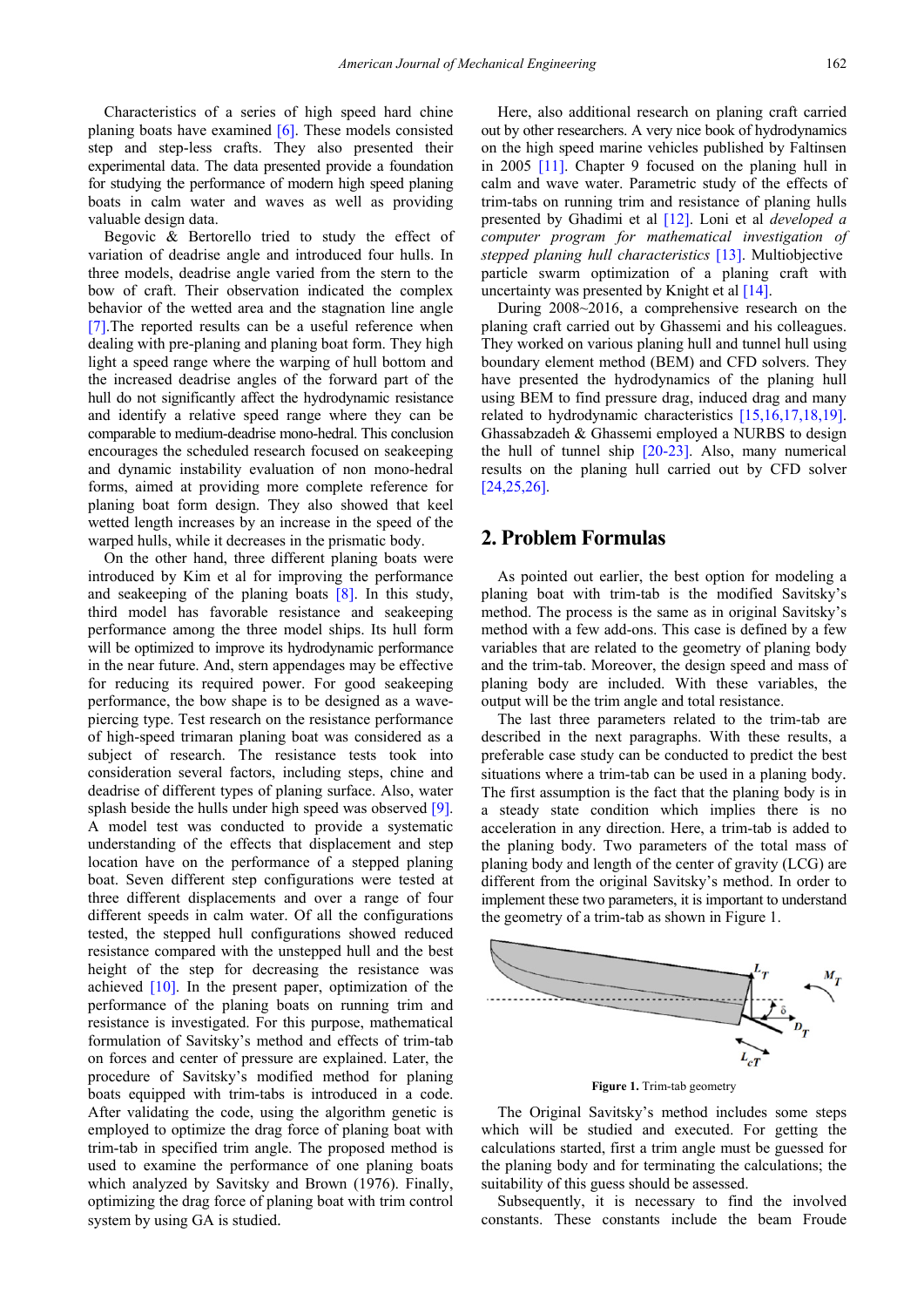number  $Fn_B$ , and the lift coefficient  $C_{L\beta}$ . The lift coefficient is the parameter which gives enough force to lift the planing body. These two constants are calculated by equations (1) and (2).

$$
Fn_B = \frac{V}{\sqrt{gB}}\tag{1}
$$

$$
F_{L\beta}=Mg, F_{L\beta}=0.5\rho C_{L\beta}V^2B^2 \eqno(2)
$$

where  $C_{L\beta} = \frac{Mg}{0.5 \rho V^2 B^2}$ .  $\beta = \frac{M_S}{0.5 \rho V^2 B}$ 

**Step 1:**

We can solve a nonlinear equation to find the mean wetted length-beam ratio  $\lambda$  as follows,

$$
F_{L\beta} \times l_p = Mg \times lcg \tag{3}
$$

$$
0.5\rho U^2 B^2 C_{L\beta} = \frac{lcg}{l_p} Mg
$$
 (4)

where  $F_{L\beta}$  is lift force at dead rise of  $\beta$ ,  $l_p$  is center of lift force.

$$
C_{L\beta} = C_{L0} - 0.0065 \beta C_{L0}^{0.6}
$$
 (5)

$$
C_{L0} = \tau^{1.1} (0.012 \lambda^{0.5} + 0.0055 (\frac{\lambda^{2.5}}{F n_B^2}))
$$
 (6)

$$
l_p = C_P \lambda B,
$$
  
\n
$$
C_P = 0.75 - \frac{1}{5.21 \left(\frac{Fn_B^2}{\lambda^2}\right) + 2.39} \lambda = \frac{(L_K + L_C)}{2B}
$$
 (7)

where  $C_{L0}$  is the lift coefficient of planing plate at zero deadrise angle ( $\beta$ ).  $\tau$  is the trim angle, and  $\lambda$  is the non-dimensional mean wetted length-beam ratio. In the equation (7), first at each  $Fn_B$ , the value  $\tau$  is estimated, so there is only one unknown  $\lambda$ , obtain nonlinear equation to get  $\lambda$ .

#### **Step 2:**

We use the following formulas to calculate the total resistance. Friction drag coefficient  $C_F$  can be determined by ITTC-57 equation given in equation (9). The friction resistance:

$$
D_f = 0.5 \rho V^2 S C_F \tag{8}
$$

where:

$$
C_F = C_{F.\text{ITTC}} + \Delta C_F
$$
  
\n
$$
C_{F.\text{ITTC}} = \frac{0.075}{\left(\log \log Rn - 2\right)^2} \Delta C_F
$$
  
\n
$$
= \left[111\left(\text{AHR.U}\right)^{0.21} - 404\right] C_{F.\text{ITTC}}^2
$$
\n(9)

with the following data:

$$
Rn = \frac{UL_k}{v}, v = 1.19 \times 10^{-6} \frac{m^2}{s}, AHR = 150 \times 10^{-6}
$$

where the Reynolds number is  $Rn$  and the kinematic viscosity of the water is  $v$ . After finding the Reynolds number and  $S$ , the frictional drag can be calculated.

$$
S = S_1 + S_2 \tag{10}
$$

$$
S_1 = \frac{\tan^2 \beta}{\sin \beta} \left( \frac{B^2}{4 \left( \frac{1 + z_{\text{max}}}{Vt} \right) \tau} \right),
$$

$$
S_2 = \frac{B}{\cos \beta} L_C.
$$

In the calculation the wetted length  $L_K$  and  $L_C$  can be obtained as follows.

$$
L_K - L_c = x_s. \tag{11}
$$

Thus

$$
L_K = \frac{1}{2}(2\lambda B + x_s) \tag{12}
$$

$$
L_c = \frac{1}{2}(2\lambda B - x_s). \tag{13}
$$

From  $\frac{B}{2} = \frac{\pi}{2 \tan \beta} x_s \tau$ , we know

$$
x_s = \frac{B \tan \beta}{\pi \tau}.
$$
 (14)

Thus

$$
L_K = \frac{1}{2} \left( 2\lambda B + \frac{B \tan \beta}{\pi \tau} \right) L_C = \frac{1}{2} \left( 2\lambda B - \frac{B \tan \beta}{\pi \tau} \right).
$$

Now the friction resistance in equation (8) can be calculated and the lift induced resistance

$$
D_P = F_{L\beta} \times \tau = Mg \times \tau. \tag{15}
$$

So the total resistance

$$
D_{Total} = D_T + D_P. \tag{16}
$$

**Step 3:**

Find out the trim angle  $\tau$  and the mean wetted length beam ratio  $\lambda$  for the minimum resistance. After calculation minimum resistance, we got the trim angle. We can solve equation  $(4)$  together with  $(5)-(8)$  to find out the mean wetted length beam ratio $\lambda$ . Then the distance from the transom stern to the center of action of the hydrodynamic force,

$$
l_p = \lambda B(0.75 - \frac{1}{5.21 \left(\frac{Fn_B^2}{\lambda^2}\right) + 2.39})
$$
 (17)

When  $l_p \neq \text{lc} g$  the hydrodynamic force will cause a trim moment about COG, and the trim moment must be counteracted by  $M_f$  generated by the lift force on trim-tab. According to the equilibrium of moment about the center of gravity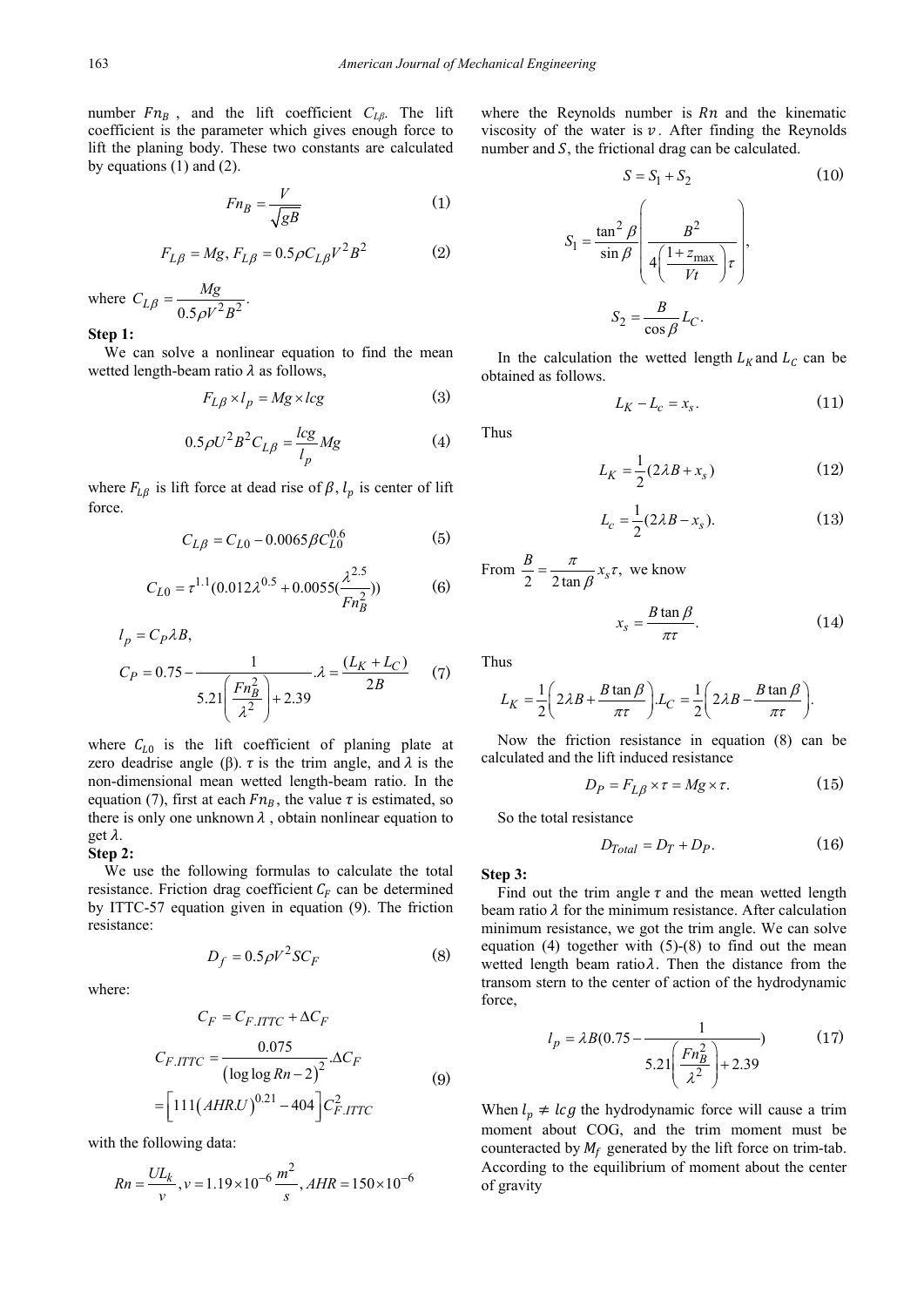$$
M_T + F_{L\beta} \left( l_p - lcg \right) = 0. \tag{18}
$$

The lift force due to the trim-tab

$$
L = 0.5 \rho U^2 L_{cT} \pi \alpha B \tag{19}
$$

where the chord of the trim-tab is  $L_{cT}$ ,  $\alpha$  is the trim-tab angle. We know that there is air on the top of the trim, so the lift coefficient for the trim-tab is:

$$
C_L = 0.5(2\pi\alpha). \tag{20}
$$

If we assumed the center of the lift force locates  $x_{cp} = 0.75 L_{cT}$  from the trailing edge. So the distance from the center of the lift to center of gravity is:

$$
x_l = (L_{cT} - 0.75L_{cT}) + lcg.
$$
 (21)

Thus the trim-tab moment:

$$
M_T = F_{tab} \times x_l. \tag{22}
$$

So we got the equations

$$
0.5\rho U^2 L_{cT} \pi \alpha B \times (0.25 L_{cT} + l c g) = M_T. \tag{23}
$$









**Figure 3.** The effect of trim-tab on boat motion

We can prove that these two equations are equivalent, so we can use one of them to get the possible combination of trim-tab length  $L_{cT}$  (the chord of the trim-tab) and trimtab angle. The positive  $\alpha$  is to get downward lift force on the trim-tab. Figure 2 illustrates the parameters of the trim-tab and Figure 3 shows the effect of trim-tab on craft motion.

## **3. Results and Discussion**

The process of using these equations for the purpose of intended analyses has been automated by different MATLAB programs. In order to clarify the process clearly, a flowchart is provided in Figure 4.

The optimal design of trim control system for planing boat can be considered as a multi-objective problem. Evolutionary algorithms are in fact non-classical methods that do not fall into the trap of local minimums. One of the well-known methods is named GA, known as a method to find optimal solutions. In this approach, the input variables ( $l c g$ ,  $\beta$  and  $V_n$ ) are assumed as genotype and the output variables (trim and resistance) are considered as phenotype.



**Figure 4.** Flowchart of the computational process

Note that all input variables are generated by uniformly distributed pseudorandom numbers;  $\log$  with the bound of 5 to 10,  $\beta$  with the band of 0 to 20 and  $V_n$  with the band of 30 to 80. In each generation, selection functions pick the most valuable genes are chosen as the parents of the next generation, and then the crossing over procedure is performed on them. Among these, the random genes

$$
J(V_n, lcg, \beta) = \omega_1 \frac{RE}{RRE} + \omega_2 \frac{TR}{RTR}
$$
 (24)

where  $RRE$ , and  $RTR$  are the requirements of the resistance, and the trim, respectively. Depending on the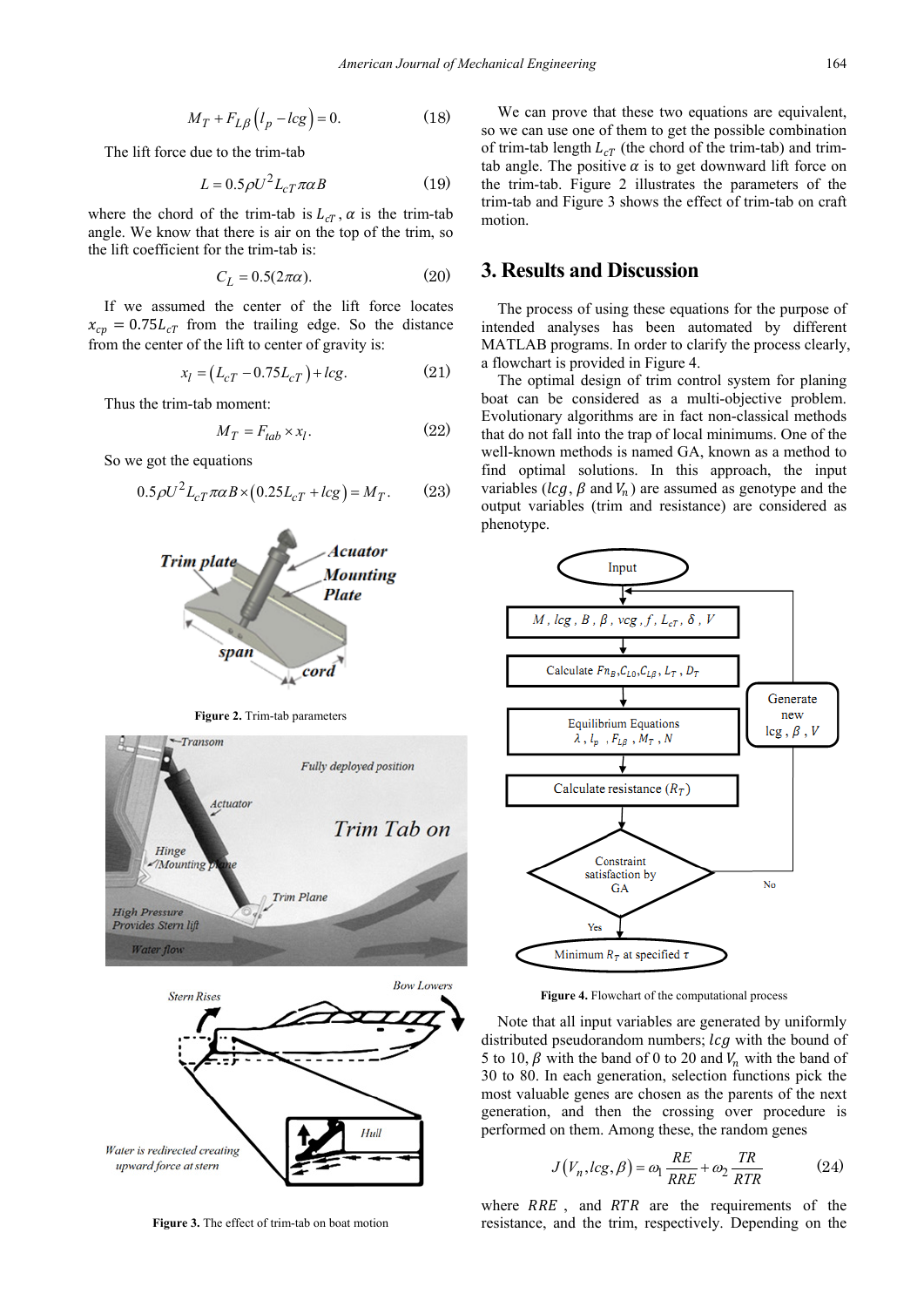practice situation, the importance of each  $RE$ , and  $TR$  can be weighted via $\omega_1$ , and  $\omega_2$ , respectively. The introduced weight can be chosen differently depending on the application. For example, if in the hypothetical planing boat, resistance reduction is the most important issue and is added to the population as mutation functions and this procedure is repeated until ultimate criteria are established [\[27\].](#page-5-17) Different conditions can be set to stop the problem. In this paper, the condition was to reach to the maximum number of iterations which is set to 500.

Any evolutionary optimization algorithm needs to be configured by settings. In optimization as mentioned above, population size is considered 40; the percentage of mutation; crossover and recombination are set 35%, 50%, and 15% respectively. Single point crossing over is used for crossover function and mutations generated by a random function.

In the trim control system's design problem, trim and resistance straightly depends on some design parameters ( $\beta$  and  $\log$ ) and increasing  $\beta$  or  $\log$  leads to increasing the trim value. To make a trade-off between optimization of resistance, and trim, the weighted-sum cost function can be used as RE has priority over TR, the weights of cost function  $J(V_n \cdot lcg \cdot \beta)$  should be considered as  $\omega_1 > \omega_2$ .

As a result of GA optimization, the optimal value of " $\beta$ ", "lcg" and " $V_n$ " can be achieved. In other words, the aim of optimization problem can be written as follows:

$$
(V_n, lcg, \beta) = \arg\min(V_n, lcg, \beta).
$$
 (25)

For validating the results of the written program, the case in Savitsky and Brown's paper (1976) is studied in this section. This case is pertinent to a planing body possessing a trim-tab whose characteristics are described in [Table 1.](#page-4-0) This case is revisited again as the second case being parametrically studied in the current paper.

As seen in [Table 1,](#page-4-0) the span of trim-tab is exactly equal to the beam of planing boat which implies that trim-tab uses the whole beam. This type of trim-tab is called full span trim-tab and the cord of trim-tab is equal 1. Results of this case study are shown in [Table 2](#page-4-1) and compared against the original results of Savitsky's paper.

|  |  |  |  | Table 1. Main dimensions of the planing boat |  |  |  |  |  |
|--|--|--|--|----------------------------------------------|--|--|--|--|--|
|--|--|--|--|----------------------------------------------|--|--|--|--|--|

<span id="page-4-0"></span>

| Value<br>Parameter                    |          |  |
|---------------------------------------|----------|--|
| Beam $[m]$                            | 7.32     |  |
| $\log$ from stern $[m]$               | 10.675   |  |
| $vcg$ [m]                             | 0.5      |  |
| Deadrise angle $\beta$ [deg]          | 15       |  |
| f[m]                                  | 0.6      |  |
| $\epsilon$ [deg]                      | $\theta$ |  |
| Design speed [knots]                  | 25.4     |  |
| Flap chord $[m]$                      | 0.305    |  |
| Span $[m]$                            | 7.32     |  |
| Flap Deflection $\delta$ deg]         | 5        |  |
| <b>Table 2. Comparison of results</b> |          |  |

<span id="page-4-1"></span>

| Table 2. Comparison of results |                    |                           |  |
|--------------------------------|--------------------|---------------------------|--|
| Parameter                      | Savitsky's results | <b>Present calculated</b> |  |
| Trim angle [deg]               | 29                 | 2.97                      |  |
| Total resistance [N]           | 72061              | 73151                     |  |

**Table 3. Comparison of the results** 

<span id="page-4-2"></span>

| Parameter            | Savitsky &<br><b>Brown</b> (1976) | GA<br>Optim.      | GA Optim.<br>with various <b>B</b> |
|----------------------|-----------------------------------|-------------------|------------------------------------|
| Total Resis. N1      | 72061                             | 64072.69          | 68883.4                            |
| Trim angle [deg]     | 2.9                               | 1.924             | 2.44                               |
| Velocity [m/s]       | 25.4                              | 25.4              | 25.4                               |
| $\log[m]$            | 10.675                            | $12.42 \text{ m}$ | 11.8 <sub>m</sub>                  |
| Deadrise angle [deg] | 15                                | 15                | 16.5                               |

By looking at [Table 3,](#page-4-2) it can be understood that results are quite close. The trim angle has a 2.41% error, while the total resistance has a 1.51% error. These errors are attributed to the number of used decimals and can be quite natural. Some important parameters that can affect the performance of a planing boat with a trim-tab are boat velocity, longitudinal center of gravity and deadrise angle. After optimizing via GA, the optimal resistance for the case of Savitsky and Brown (1976) is  $R = 67072.69$  at specified trim angle 1.924 degree.

## **4. Conclusions**

In this paper, the goal was optimization of planing boats base on Savitsky's equations using GA. The GA method uses three variables  $V_n$ ,  $lcg$ ,  $\beta$  which effect total resistance of boat. In this study, case of Savitsky and Brown were optimized by only changing the  $\log$  variables. The results show the decrease of total resistance of that boat in a specified trim angle. Therefore, changing the  $\log$  variables eventuate the change in trim angle which lessens the total resistance.

The performance of planing boat with variable deadrise angles was considered. Optimization by changing the deadrise showed that the total resistance decreased in different deadrise angles. This method can be used as a proper optimization tool for designing the planing boats.

## **Nomenclatures**

| Parameter              | <b>Definition</b>                               |  |  |  |
|------------------------|-------------------------------------------------|--|--|--|
| М                      | Displacement                                    |  |  |  |
| $F_{L\beta}$           | Hydrodynamic force                              |  |  |  |
| β                      | Deadrise angle                                  |  |  |  |
| $\rho$                 | Density of water                                |  |  |  |
| $C_{L0}$               | $C_{LB}$ at zero deadrise angle                 |  |  |  |
| $\mathcal{C}_{L\beta}$ | Lift coefficient                                |  |  |  |
| $C_p$                  | Pressure coefficient                            |  |  |  |
| $C_F$                  | Frictional drag coefficient                     |  |  |  |
| $C_L$                  | Lift coefficient of trim-tab                    |  |  |  |
| λ                      | Mean wetted length-to-beam ratio                |  |  |  |
| $l_p$                  | Longitudinal position of the center of pressure |  |  |  |
|                        | measured along the keel from the transom stern  |  |  |  |
| $L_K$                  | Keel wetted length                              |  |  |  |
| $L_{\mathcal{C}}$      | Chine wetted length                             |  |  |  |
| $L_T$                  | Lift of trim-tab                                |  |  |  |
| $D_T$                  | Drag of trim-tab                                |  |  |  |
| $M_T$                  | Moment of trim-tab                              |  |  |  |
| $L_{cT}$               | Trim-tab chord                                  |  |  |  |
| δ                      | Trim-tab angle                                  |  |  |  |
|                        |                                                 |  |  |  |